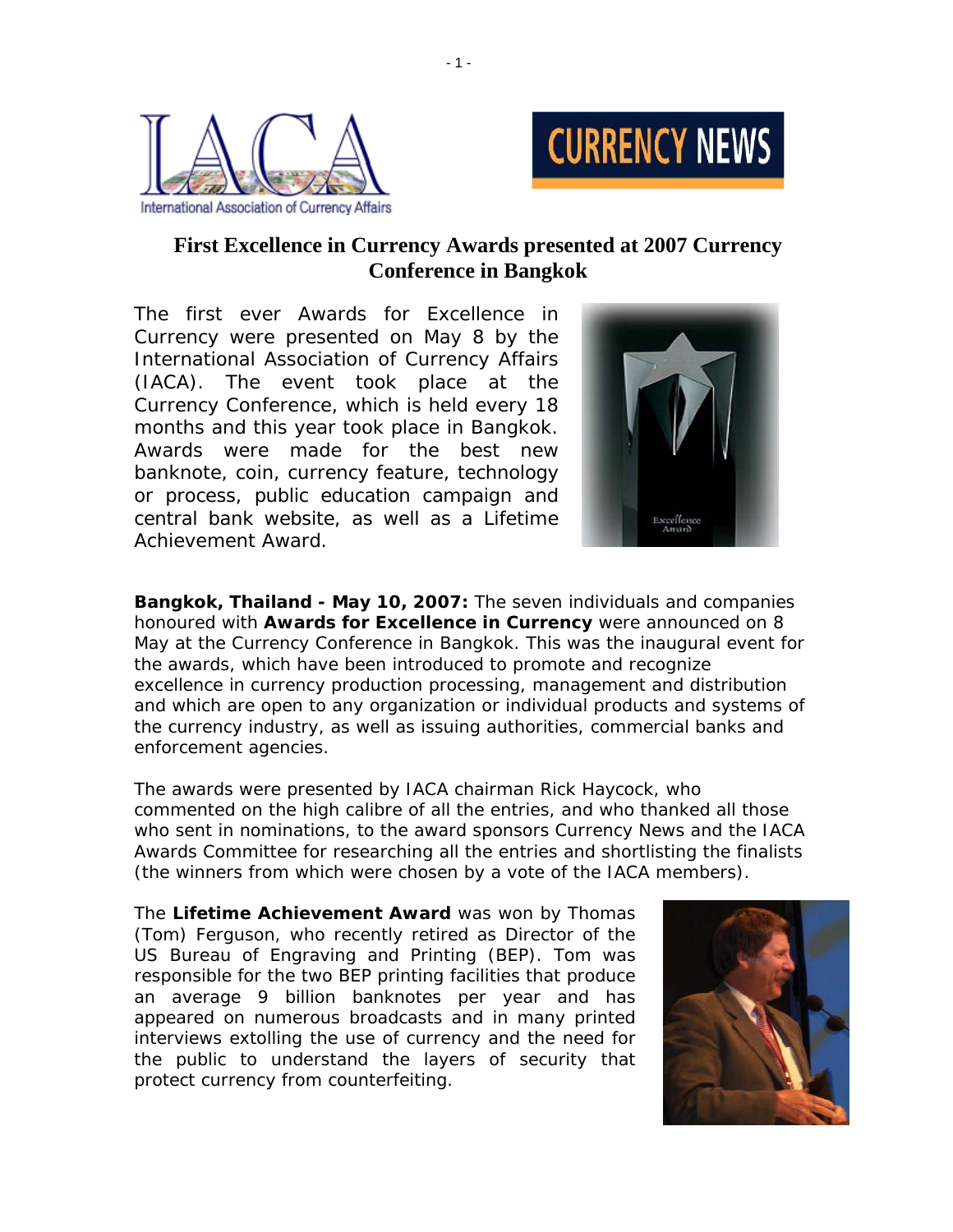The National Bank of Kazakhstan was the winner of the **Best New Banknote Award** with its complex and highly secure new series of banknotes launched in November 2006, and in particular the high denomination 10,000 Tenge which included the first use of banknote printer De La Rue's new Optiks® security feature.

Runners up in this category were the Central Bank of Sweden, for the new 1,000 Kronor launched in March 2006 that incorporated the new Motion® feature, and the Bank of Mexico, for the new 50 Peso banknote which was issued in November 2006 as a polymer note incorporating the new G-switch<sup>™</sup> feature.





The **Best New Coin Award** went to the Royal Canadian Mint for the result of its collaboration with the Canadian Breast Cancer Foundation resulting in the production of Canadian quarter (25 cents) with the image of a pink ribbon in their centre.

Runners-up in this category were the Reserve Bank of New Zealand, for its lighter and smaller plated steel 10, 20 and 50 cent pieces and the British Royal Mint for the UK Brunel £2 coin.

All three short listed nominations for the hotly-contested **Best New Currency Feature** comprised new anti-counterfeiting technologies. The winner was Motion™ from the banknote printer and papermaker Crane. This optically variable feature incorporating a micro-lens array for security threads first appeared on the Swedish 1,000 Kronor banknote and has recently been chosen as the primary overt feature for the new US\$100 bill. G-switch™ (from Securency) and Varifeye® (from Louisenthal) were runners up .



KBA GIORI of Switzerland won the **Best New Currency Product, Process or System Award** for ONE<sup>™</sup> – a complete suite of products from digital design through to direct intaglio and offset plate making. Runners up were Direct Laser Engraver (DLE) from JURA and OeBS of Austria, and OBIS 3 (Optical Banknote Inspection System) from Giesecke & Devrient of Germany..